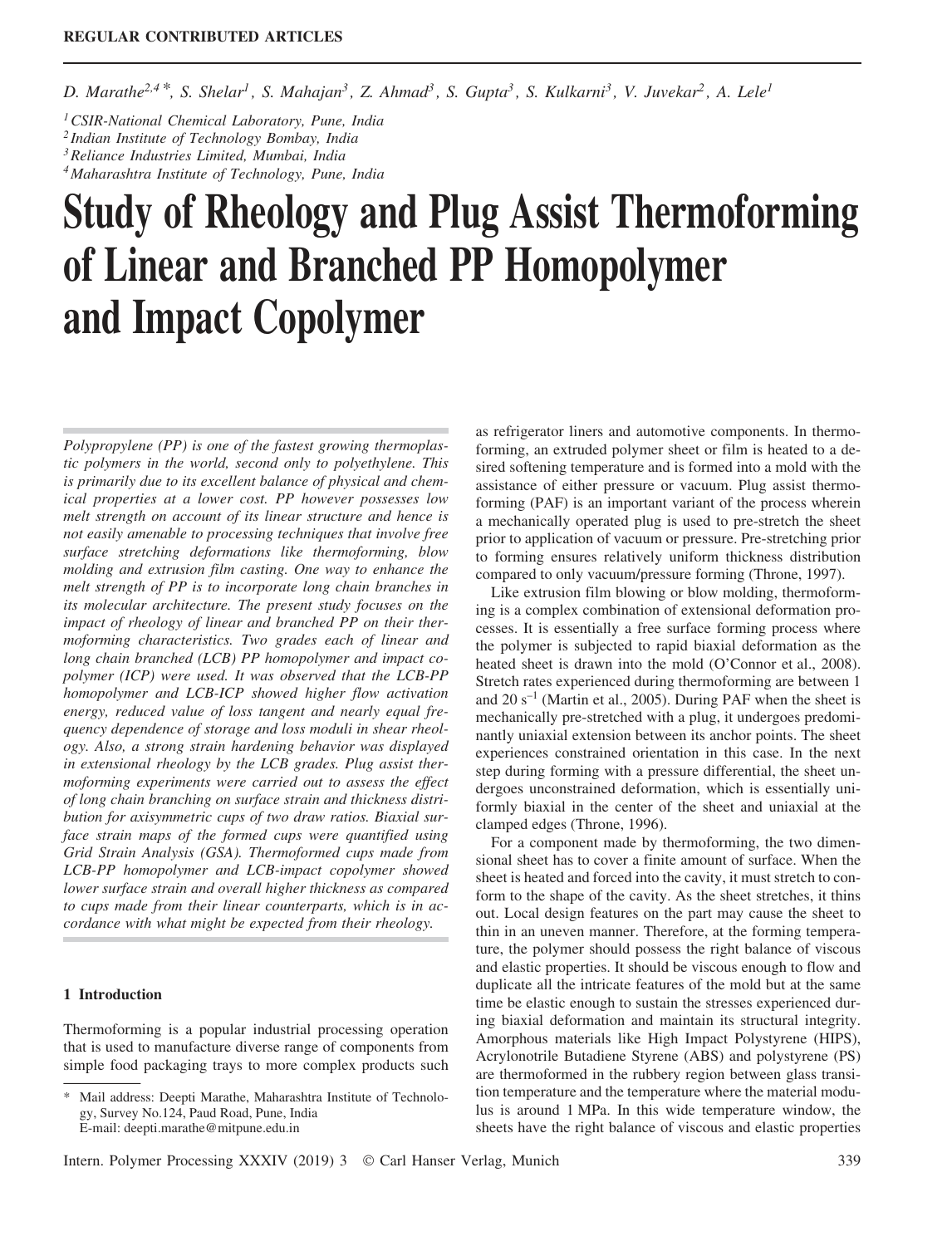as well as high flow activation energy and strain hardening, which make them well suited to thermoforming (Barroso et al., 2003).

Semi-crystalline polymers like polypropylene (PP) and its co-polymers have low melt strength and low elasticity due to their linear macromolecular architecture (Maier and Calfut, 2002). Only a narrow temperature window above the melting temperature is available for thermoforming since a steep drop in modulus above the melting temperature poses a challenge for sustaining the stresses induced during biaxial deformations in thermoforming. Further, low melt strength results in excessive sagging of the sheet prior to forming, which leads to uneven deformation and uneven thickness distribution in the product (Lau et al., 2000). Though Solid Phase Pressure Forming (SPPF) below melting temperature between 155 to  $165^{\circ}$ C is possible for PP, it is not as popular as melt phase forming since the high pressure required for forming results in the presence of residual stresses in the formed components (Tripathi, 2002).

PP can be made more amenable to thermoforming by enhancing its melt strength and melt elasticity. Successful thermoforming can lead to opening up of new markets for PP. Therefore, in recent years, there is growing interest in developing High Melt Strength (HMS) grades of PP (Graebling, 2002). There are numerous ways of increasing the melt strength of PP. They are: (i) increasing the weight average molecular weight, (ii) broadening the molecular weight distribution particularly by creating bimodal resins containing considerable fraction of high molecular weight chains, (iii) blending PP with polymers such as low density polyethylene (LDPE), and (iv) introducing long chain branching (LCB) on the backbone of PP (Borsig et al., 1989; DeNicola, 1990; Guo et al., 2014; Wang et al., 1996). There are however important concerns with each of these options. Increasing the molecular weight affects processability, creation of bimodal PP is not easy to implement in many conventional reactor technologies, and immiscibility of LDPE and PP adversely affect properties such as transparency. Introduction of long chain branching on PP chains is perhaps the most attractive option since long chain branching is known to significantly enhance extensional resistance of an entangled melt (Chikhalikar et al., 2015). The length necessary for a branch to behave as a "rheologically long" chain branch is  $\alpha M_e$ , where  $\alpha > 10$  and  $M_e$  is molecular weight between entanglements.

Long chain branched polypropylene (LCB PP) can be made by "in-reactor" as well as "post-reactor" treatment of polypropylene. In-reactor methods include synthesis of LCB PP using metallocene or constrained geometry catalyst in presence of macromonomer and non-conjugated diene comonomer (Shino et al., 1999; Arnold et al., 2002). Post-reactor treatments include solid state electron beam irradiation (e. g., Scheve, 1990); reactive extrusion in presence of peroxide, multifunctional monomers and coagents in melt state (e. g., Wang et.al., 1996); and blending of linear PP with LCB-PP/LDPE (e. g., Borsig et al., 1989). Because of its relative ease of implementation on commercial scale, reactive extrusion is the most popular post-reactor process to make LCB-PP. Its main advantages include very short reaction times, little or no use of solvents, simple product isolation step and relatively low infrastructure costs as compared to other methods (Moad, 1999).

Reactive extrusion of PP is commercially practiced to manufacture controlled rheology grades of PP to achieve faster injection molding cycles (Tzoganakis 1988; Tripathi, 2002), for functionalization of PP (Bettini, 2002; Li, 2003) and crosslinking of PP (Coiai, 2004; Kim, 1993). The process involves extrusion of PP in presence of organic peroxides and/or multifunctional comonomers and or/coagents in a twin-screw extruder or a batch mixer. Various reactions occurring during reactive extrusion of PP in presence of peroxide include degradation by  $\beta$ -scission of the macroradicals and crosslinking by recombination of macroradicals (Chodak, 1982). Wang and co-workers (1996) studied reactive extrusion of PP in presence of pentaerythritol triacrylate (PETA) and 2,5-dimethyl-2,5(tbutylperoxy) hexane peroxide (trade name Lupersol 101, Sigma Aldrich, Beijing, PRC). Measurements of shear viscosity and MFI of the modified PPs indicated an enhancement of viscosity, and therefore, an increase in molecular weight. It was observed that the amount of macrogel in the modified PP increased with increasing PETA and peroxide concentrations. Lagendijk and co-authors (2001) carried out reactive extrusion in the presence of selected organic peroxydicarbonates (PODIC). This was shown to result in the formation of long chain branching as confirmed by high temperature size exclusion chromatography combined with on-line intrinsic viscosity measurements. All branched samples showed distinct strain hardening in elongational rheology, lower MFI, increased extrudate swelling and improvement of melt strength by up to a factor of two. They concluded that PODIC with non-linear or large linear alkyl groups resulted in modified PP with the highest degree of branching and the fastest strain hardening. Graebling (2002) obtained LCB PP using reactive extrusion in the presence of peroxide, 2,5-dimethyl-2,5-di(tert-butyl peroxy) hexane, a polyfunctional acrylate monomer, trimethylol propane triacrylate (TMPTA), and various sulphide compounds as coagents. Long chain branched structure was obtained in presence of the coagent, thiuram disulfide, and the same was confirmed by the increase in elastic modulus and terminal relaxation time. It was observed that the dithiocarbamate radicals can be reacted with the macroradical PP in a reversible reaction. These radicals induce a decrease in the instantaneous concentration of free radicals and thus limit the  $\beta$ -scission, which favors the reaction between TMPTA and macroradical PP thereby leading to increase in the efficiency of branching. Parent et al. (2008) carried our reactive extrusion of PP in the presence of triallyl trimesate (TAM). They observed that the graft modification of PP gave bimodal molecular weight and branching distributions. Precipitation polymerization of TAM can proceed concurrently with branching to produce a low yield of crosslinked, TAM-rich nano-particles. In a following paper, Parent et al. (2009) carried out reactive extrusion of PP in presence of trifunctional coagent such as TAM, trimethylolpropane triacrylate (TMPTA) and triallyl phosphate (TAP). Branching was confirmed by carrying out shear and extensional rheological measurements.

Mabrouk et al. (2009) adopted single step and two step methodologies to make LCB PP by reactive extrusion. The single step process involved radical-mediated addition of PP to triallyl phosphate, while the two-step process involved sequential addition of PP to vinyltriethoxysilane followed by moisture-curing. The two-step approach was seen to improve low-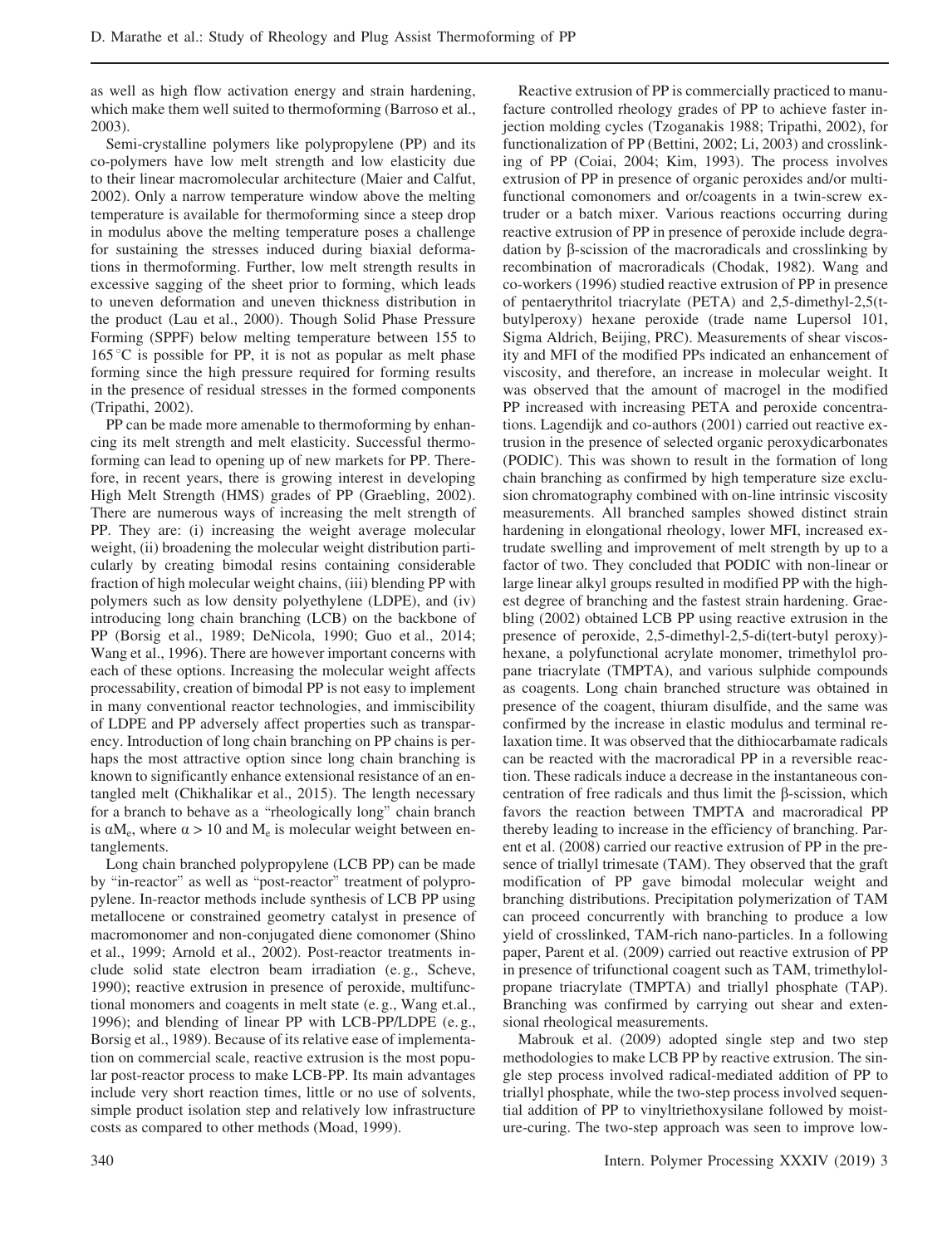frequency shear viscosity and extensional strain hardening characteristics. Su and coworkers (2010) made LCB PP by reactive extrusion in presence of various peroxides and a polyfunctional monomer 1,6 hexanediol diarylate. Modified samples showed higher melt strength and lower MFI. It was observed that branching level could be controlled by the structure of the peroxide. Peroxides with lower decomposition temperature and stable radicals after decomposition led to higher branching levels and hence melt strength.

Park and Chung (1997) studied cell nucleation in linear and LCB PP using carbon dioxide and isopentane as foaming agents. They observed that branched PP gave a closed cell structure. On the other hand, cells were interconnected in the foam made from linear PP. Melt strength and elasticity of the branched PPs determined the cell morphology. Spitael and Macosko (2004) studied the effect of long chain branching on foamability. A linear PP and two grades of LCB PP were foamed on a twin-screw extruder foaming line with carbon dioxide as blowing agent. Branched polymers exhibited strain hardening which lead to stabilization of foam. Blends of linear and LCB PP showed better cell concentration suggesting that long chain branching improved foamability.

Gotsis et al. (2004) modified linear PP by reactive extrusion with peroxydicarbonates in a twin-screw extruder. Melt strength, elasticity and strain hardening were observed to increase with increase in the number of long chain branches on the main chain. The processability in foaming and thermoforming processes was found to improve with branching but showed an optimum, beyond which higher degrees of long chain branching did not help.

Lau et al. (1998) measured the melt strength of linear PP homopolymer and copolymer and LCB PP homopolymer to assess the sagging resistance for thermoforming applications. They observed that the LCB PP grade had significantly higher melt strength than linear PP indicating that the LCB PP would have improved sag resistance. Lau et al. (2000) compared the isothermal sagging resistance for different grades of conventional and HMS PP. The HMS PP grades showed higher zero shear viscosity, lower loss tangent, lower frequency dependence of storage modulus and higher melt strength. Results of sagging resistance measured at 190 °C correlated well with the rheological properties. The HMS PP grade showed higher sagging resistance than the linear PP.

Munstedt et al. (2006) studied the extensional rheological properties and thermoforming behavior of linear PP copolymer and LCB PP. They observed that the LCB PP showed strain hardening behavior for all the shear rates in the elongational experiments. Beakers thermoformed from the linear PP showed pronounced minimum in thickness distribution. LCB PP showed better homogeneity in thickness distribution. It was concluded that the better homogeneity in the thickness is due to the long chain branching. Gezaz and co-authors (2006) prepared ternary blends of PP/HDPE/EPDM and their thermoformability was investigated by hot tensile and rheological tests. Blends had higher elasticity and sag resistance as compared to neat PP. The results confirmed that blending with HDPE and EPDM improved the thermoformability of PP.

Chikhalikar et al. (2015) studied extrusion film casting for linear and LCB PP homopolymers. They observed that LCB PP samples displayed more significant reduction in necking

than linear PP at comparable draw ratios. Necking was higher closer to the die exit but decreased as the film approached the chill rolls. Kumar et al. (2014) studied thermoforming of linear and long chain branched PP. It was observed that double sided heating gave good part conformance for drape forming of the 5 mm thick sheets. The LCB PP was found to have lower crystallinity and lower sag. The component formed with LCB PP gave a more uniform thickness distribution as compared to the linear PP. They also observed that at higher draw depths, effect of draft angle on wall thickness distribution was significant as compared to lower draw depths. Irrespective of material and draw depth, generous corner radii gave stronger corners.

The literature review above primarily focuses on development of technologies for making of LCB PP and its molecular, rheological and thermal characterization. Studies showing the effect of long chain branching on thermoforming are fewer. Only two groups (Kumar et al., 2014; Munstedt et al., 2006) have compared the thermoforming behavior of linear and long chain branched PP by forming products and comparing their thickness distribution. However, none have so far studied the surface strain distribution of linear and branched PP. Establishing the link between surface strain distribution and thickness distribution enables improved understanding of the deformation occurring during thermoforming. Also, there are no studies on understanding the effects of plugging and vacuum forming stages separately on deformation of linear and branched PP.

The present work focusses on plug assist forming of axisymmetric cups of two different draw ratios using linear and long chain branched PP. Detailed comparison of sagging of the sheets before PAF as well as the thickness distribution and surface strain distribution in the formed components is made. The results of sagging for the linear and LCB PP are correlated with their rheological properties, and effects of sagging on strain distribution and thickness distribution are discussed. Thus, the study illustrates the effects of macromolecular architecture on PAF. The work presented here is organized as follows. Materials and various experimental details related to rheological measurements, independent sagging experiments and forming experiments are described in section 2. The main results of the work on sagging and forming are discussed in section 3. Section 4 summarizes the conclusions of this work.

## 2 Materials and Methods

## *2.1 Materials*

A commercial linear impact copolymer of polypropylene, ICP (grade Repol C015EG, MFI 1.5 g/10 min, Reliance Industries Ltd., Mumbai, India) and a commercial high melt strength grade of impact copolymer of polypropylene, ICP-C (MFI 0.6 g/ 10 min, grade D114, Dow Chemicals, Midland, USA) were used in this study. Along with these copolymers, two grades of PP homopolymer, linear PP 3H1 (MFI 3.32 g/10 min, Reliance Industries Ltd.) and a modified grade having long chain branching 3H4 (MFI 1.5 g/10 min) were also used in this study. As reported in a previous work (Chikhalikar et al., 2015), LCB containing 3H4 was prepared by premixing 3H1 with 5000 ppm of hexadecoxycarbonyloxy hexadecyl carbonate (Perkadox 24L, Akzo No-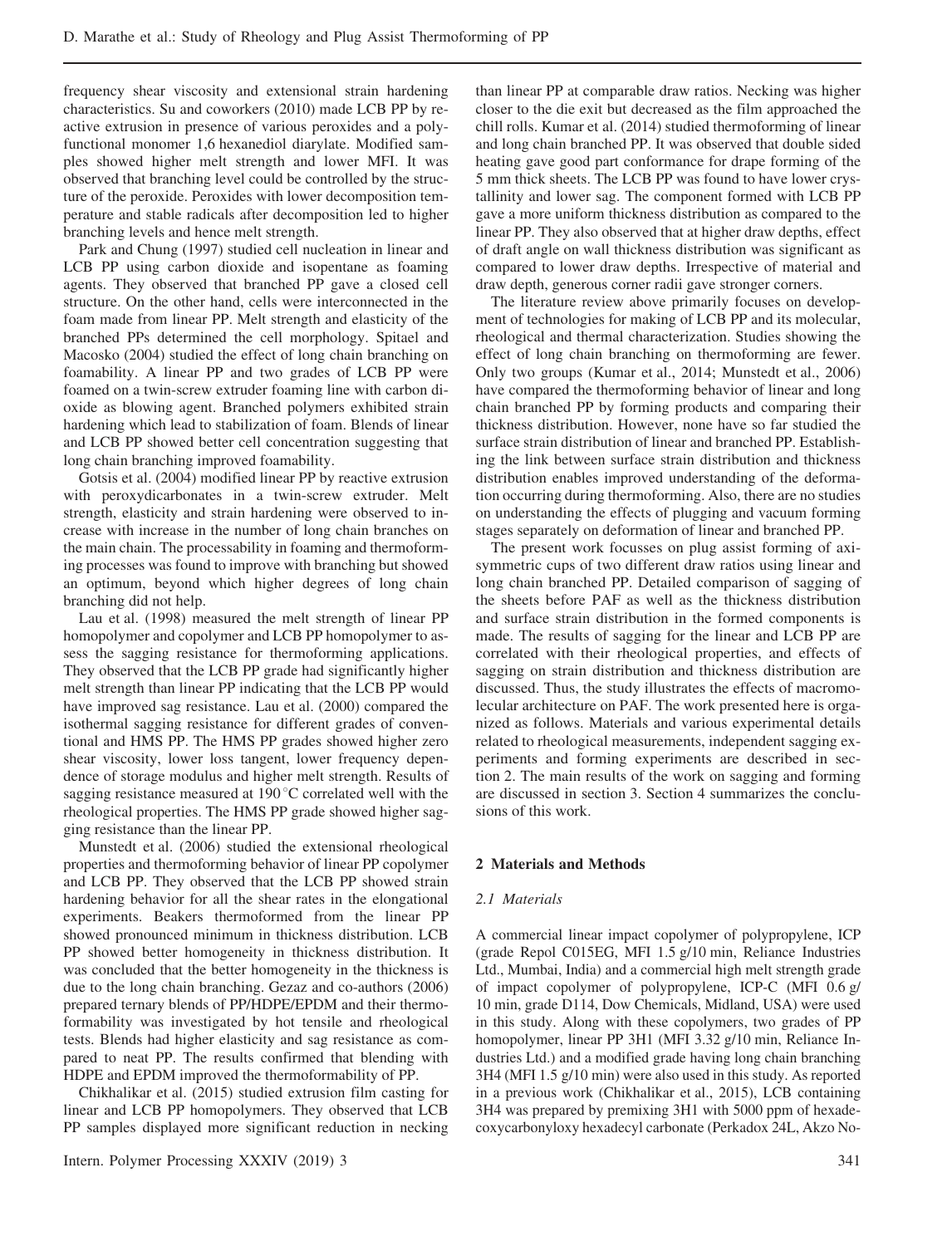bel, Amsterdam, The Netherlands), 500 ppm of primary antioxidant Irganox-1010 (BASF SE, Ludwigshafen, Germany), 1000 ppm of secondary antioxidant Irgafos 168 (BASF SE) and 250 ppm of co-agent zinc diethyldithiocarbamate (Mercure ZDC, Merchem Ltd., Kochi, India) in a high-speed homogenizer followed by compounding it in a 30 mm co-rotating twin screw compounder (Omega 30, Steer, Bengaluru, India). The compounder had a mixing screw configuration with  $L/D = 40$ , and the temperature in the various zones of the twin screw extruder was varied from  $160^{\circ}$ C to  $220^{\circ}$ C. Details of molecular characterization, extrudate swell, MFI, melt strength, crystallization temperature Tc and melt temperature Tm of these grades have been reported earlier (Chikhalikar et al., 2015) and are summarized below in Table 1.

## *2.2 Rheology*

Linear viscoelastic properties of all the PPs were determined by carrying out Small Amplitude Oscillatory Shear (SAOS) tests on a strain-controlled rheometer (ARES, TA Instruments, New Castle, USA) using parallel plate geometry (25 mm diameter plates, 1 mm gap). SAOS tests were performed over a temperature range of 170 $\degree$ C to 230 $\degree$ C and over a frequency range of  $0.01$  to  $100$  rad/s. The dynamic moduli, G' and G'', and the loss tangent tan  $\delta$  were determined as functions of the frequency. The dynamic rheology data at various temperatures were shifted horizontally along the frequency axis to a reference temperature of 170 °C. From the master curves so obtained a discrete 8-mode relaxation spectrum  $\{\lambda_i, G_i\}$  and WLF shift factors were derived. Uniaxial extensional viscosity data was generated from step elongation experiments. These experiments were carried out using the SER Universal Testing Platform from Xpansion Instruments, which works on the rheometer and records the tensile stress growth coefficient as a function of time at different stretch rates. Tensile stress growth was measured at stretch rates varying from 0.1 to  $10 s^{-1}$  at 170 $\degree$ C. Though thermoforming was carried out at 190 $\degree$ C, the extensional experiments were not performed at the same temperature since the samples tend to sag considerably before being subjected to extension. Sagging affects the extensional data and these effects cannot be corrected. Since sagging was minimal at  $170^{\circ}$ C, extensional tests were easier to perform at this temperature and the data amenable to clear analysis. Moreover, as the polymers obeyed time-temperature superposition (TTS) principle, it is possible to predict extensional viscosity of the samples at the thermoforming temperature of  $190^{\circ}$ C from the  $170^{\circ}$ C data.

## *2.3 Sagging*

In thermoforming, the clamped sheet sags during the heating stage just before forming. Strain rates are very low, typically around  $0.01$  s<sup>-1</sup> (Giacomin, 2010). The extent of sagging is determined by the material rheology. Independent sagging experiments were performed to highlight the effect of long chain branching. The experimental fixture used for sag studies consisted of a couple of circular steel rings, 200 mm in diameter and 5 mm thick between which PP sheets were clamped. The rings were supported by four adjustable bolts and nuts. 3 mm thick square sheets of PP of dimensions  $210 \text{ mm} \times 210 \text{ mm}$ with corners cut to enable visual observations of sag were used for the experiments (Fig. 1). The fixture was placed inside an air circulating oven having a glass window for observation. The fixture was preheated inside the oven to the experimental temperature of 190 $^{\circ}$ C. After thermal equilibration, the sheets were clamped into the fixture and placed in the oven. Sheet temperature was recorded on the top surface with a RTD. After a soak time of about one minute during which the sheets reached the set temperature, images of sagging were captured at 25 frames per second for 260 s. These experiments were repeated for 5 sheets of each PP material. Sag in the initial stages till 10 mm depth could not be recorded as the view was obstructed by the fixture. Zero time was chosen at the moment the sheet became visible below the fixture. The maximum sag



*Fig. 1. Experimental set-up for sagging*

| Sr. No. | Sample              | Description                                                | <b>MFI</b><br>$g/10$ min | T<br>$\mathbf{1}_{\text{C}}$<br>$^{\circ}C$ | $T_m$<br>$^{\circ}C$ | Dieswell<br>$\%$ |
|---------|---------------------|------------------------------------------------------------|--------------------------|---------------------------------------------|----------------------|------------------|
|         | 3H1<br>3H4          | linear homopolymer<br>branched homopolymer                 | 3.3<br>1.5               | 118<br>129                                  | 164<br>164           | 36<br>102        |
| 4       | <b>ICP</b><br>ICP-C | linear PP impact copolymer<br>branched PP impact copolymer | 1.5<br>0.6               | 112<br>125                                  | 163<br>165           | 80               |
|         |                     |                                                            |                          |                                             |                      |                  |

*Table 1. Materials*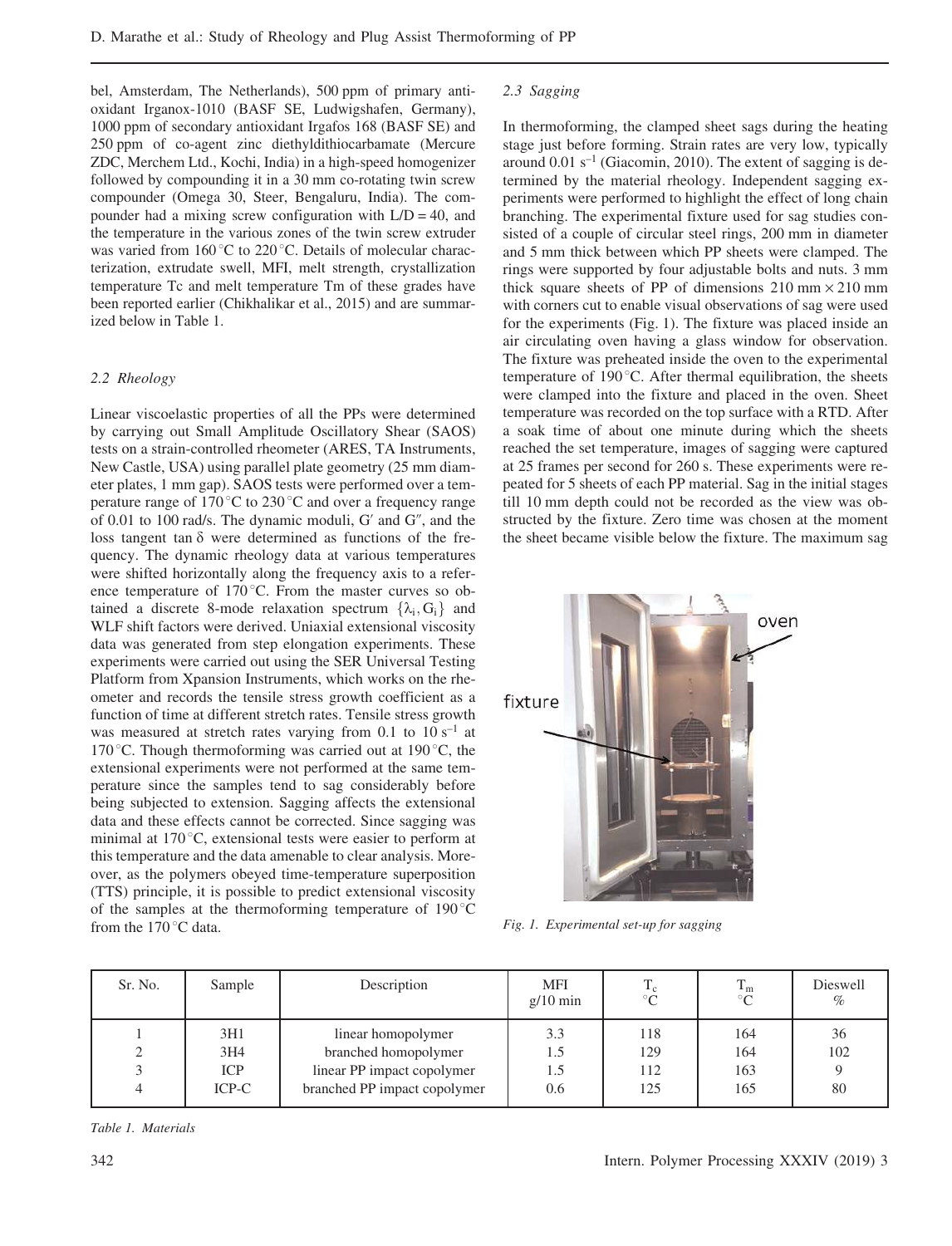time of 260 s was chosen such that the sheet that sagged the most did not touch the oven base. A commercial CCD camera (Uniq Vision Inc., Santa Clara, USA, model UM201) with a zoom lens (Pentax, Tokyo, Japan, model C61215TH of 12 mm focal length and C-mount) was used to record the sag images. The CCD camera was connected to a PC equipped with a frame grabber card (EPIX Inc., Buffalo Grove, USA, model SV5). The sequence of images captured by the CCD camera during sheet sagging were analyzed with image analysis software Image J.

## *2.4 Plug Assisted Forming*

3 mm thick extruded sheets of ICP, ICP-C, 3H1 and 3H4 were obtained from Arihant Goldplast Ltd., Mumbai, India. These were used in plug assist vacuum forming experiments, which were performed using a single stage thermoforming machine (model SPM-55, Wonderpack, Nashik, India). Two axisymmetric container shaped aluminum molds of two different draw ratios were used in the forming experiments. The dimensions and shapes of the molds and their corresponding plugs are shown in Fig. 2. Cartridge heaters were used to heat the plug, and its surface temperature was controlled using a RTD coupled with a PID 313 temperature controller. The plug temperature during forming was set at  $100^{\circ}$ C. PP sheets were heated using a bank of movable infrared heaters from the top and the bottom. Temperature of the top surface was continuously monitored using an infrared temperature sensor. The bottom surface temperature was separately measured using a hand-held IR sensor immediately after the heaters were retracted and was found to be slightly higher than the top surface temperature. This was caused by sagging of the sheet, which made it approach the bottom heater.

In a typical PAF experiment, the sheet was inserted in between the heaters and heated for about 140 s till the sheet temperature reached the forming temperature of  $190^{\circ}$ C. The sheet was then taken to the molding station where it was clamped and the plug was rammed down at the pre-set speed of 200 mm/s. After the maximum travel of the plug, the final forming was done by application of vacuum (40 kPa). Some experiments were done by demolding the components after plug forming but before the final stage of vacuum forming. These experiments are called as "plug-only" forming. In \Plug-only" experiments, forming was carried without the cavity. Forming was stopped immediately after the plug travel is complete. The partially formed cups were cooled using an air blower for one minute till the temperature reached around  $70^{\circ}$ C.

Prior to forming, a grid pattern of 5 mm diameter circles was screen-printed on the sheets. The spatial distribution of thickness of the formed cups was quantified by measuring the thickness at the center of each grid circle using a hand-held ultra-sonic thickness gauge having a maximum error of  $\pm 2$  microns over the measurement range of 30 microns to 3 mm. Thickness measurements were carried out along 3 arcs separated by  $120^\circ$ . Each arc traces the surface of the molded container starting from the top to the center of its base at the bottom (see Fig. 2A). Average values of thicknesses measured for 4 components are reported here.

Two orthogonal diameters were also printed on every circle of the grid pattern. The diameters were oriented along the length and breadth of the sheet. Upon forming, the grid circles deformed into ellipses or larger circles depending on the nature and magnitude of strain experienced locally by the sheet (Fig. 3). Consequently, the two diameters of the grid circles also deformed into two axes of the corresponding ellipses. The lengths of these axes were used to quantify the local surface strains of the thermoformed component using the technique of Grid Strain Analysis (GSA) (Sowerby et al., 1982; Schaeffler, 2006). Surface strains are defined as the absolute difference between the diameter of the original circles and the lengths of the axes of the corresponding ellipses formed after deformation, normalized by the diameter of the original circles (5 mm). Thus, local surface strains can be defined along the two directions of the axes of the ellipse. The results described in this work are based on the choice of two specific directions: Direction-2 (axial direction) is along an arc that spans between



*Fig. 2. Design of cavity and plug assist for A) 100 mm and b) 60 mm*

Intern. Polymer Processing XXXIV (2019) 3 343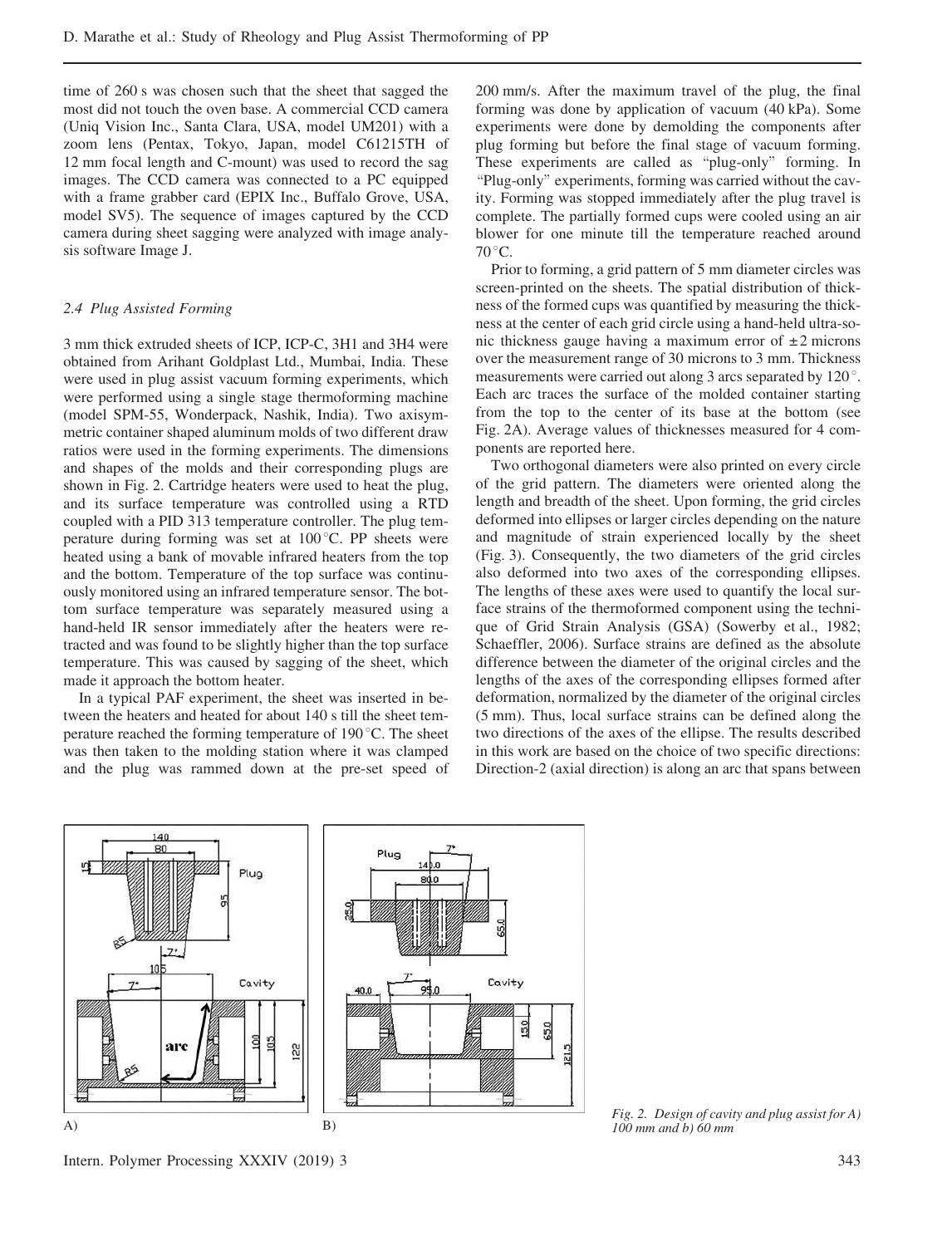the clamped sheet and center of the base of the formed cup, while direction-1 is the circumferential direction (Fig. 2). We also define area strain as

area strain  $=$ area of ellipse - area of initial circle area of initial circle :

The dimensions of the two axes of each ellipse were measured using a Co-ordinate Measuring Machine (CMM) (Cordimeasure E01-01, Accurate, Pune, India). An electronic touch trigger probe (Reinshaw, Gloucestershire, UK) comprising a 1 mm diameter spring loaded steel ball stylus controlled by a hand box with a joystick was used for the measurements. For any given ellipse, the dimensions of its axes (oriented along axis-1 and axis-2) were measured by positioning the probe on several points along the axes and adding the (small) linear distance between these points. The surface strains along the two axes were calculated from the measured dimensions. Besides the surface strains, we have also used the aspect ratio of the ellipses as a measure of the local deformation. The aspect ratio is defined here as the ratio of the lengths of axis-1 and axis-2 of the ellipses.

The sheets sagged to varying extents before forming. Sagging affects the thickness and surface strain distribution of the formed component. In order to get some estimate of sag prior to forming, the sheet deformation was captured with a camera having a speed of 30 frames per second. During the forming process, it took a minimum of 4 s for the plug to touch the sheet after the heaters move back. Sagging of the sheet during this time was recorded and quantified by image analysis.

#### 3 Results and Discussion

#### *3.1 Rheology*

Figure 4 shows master curves obtained at the reference temperature of  $170^{\circ}$ C applying the time temperature superposition



(TTS) to SAOS data. Figures 4A and B show TTS for linear PP copolymer (ICP) and homopolymer PP (3H1). The slopes in the low frequency region for  $G''$  and  $G'$  are 1 and 1.3 respectively. The value of slope < 2 for G' is due to the broad molecular weight distribution of the PP samples indicating that the terminal regime may be expected at still lower frequencies. In TTS master curves for branched polymers ICP-C and 3H4 (Figs. 4C and D), G' showed still weaker frequency dependence, and in fact  $G'$  and  $G''$  are almost parallel in the low frequency region. Branching adds slower relaxation modes, which are absent in linear polymers and hence the terminal region is expected at even lower frequencies (Kasehagen et al., 1996).

Correspondingly, it can be seen from Figs. 4E and F that ICP-C and 3H4 show a plateau in the loss tangent in the low frequency regime, and the values of loss tangent are lower than those of linear polymers. Also, for the branched samples ICP-C and 3H4, the flow activation energies are higher and the characteristic relaxation times as measured from the crossover frequencies are higher than the linear counterparts (Table 2). These observations are in agreement with those reported in previous studies (Borsig et al., 2007; Graebling, 2002; Adams et al., 2000).

Figures 5A and C show the extensional rheology of the linear copolymer (ICP) and homopolymer (3H1). No strain hardening was observed and the behavior is consistent with the linear viscoelastic regime over the entire range of strain rates considered for the experimental data. This is expected for linear polymers (Hingmann, 1994; Kurzbeck, 1999). On the other hand, as seen in Figs. 5B and D, both the branched polymers ICP-C and 3H4 show deviation from their linear viscoelastic behavior at large strains. Strain hardening is observed in both materials at all strain rates as the extensional viscosity rises above the linear viscoelastic envelope. Strain hardening response is observed when the polymer chains are stretched above their equilibrium contour length. This happens if the stretch relaxation time is higher than the inverse of the imposed stretch rate. Since for linear chains of moderate molecular weights the stretch relaxation time is typically small, therefore strain hardening is not easily observed. However, branched polymers undergo hierarchical relaxation processes where the branches relax first followed by the backbone. Because of this, the stretch times of the backbone are substantially higher. Hence long chain branched polymers often show an increased tendency to strain harden. The increased resistance of branched PP grades to elongational deformation is also reflected in their melt strength. The melt strength values are reproduced in Table 2. As can be seen, ICP-C has the highest melt strength. 3H4 has almost double the melt strength of 3H1. In summary, the shear and extensional rheology results clearly indicate higher melt strength and elasticity for branched polymers.

# *3.2 Sagging*

Figure 6 shows time dependent sagging of half width of an ICP sheet at 190 $^{\circ}$ C. The sag profiles are flat and close together initially (up to 200 s) beyond which they separate at a faster rate. *Fig. 3. Formed component from ICP-C showing deformed circles* The sag increases gradually till 200 s after which it accelerates.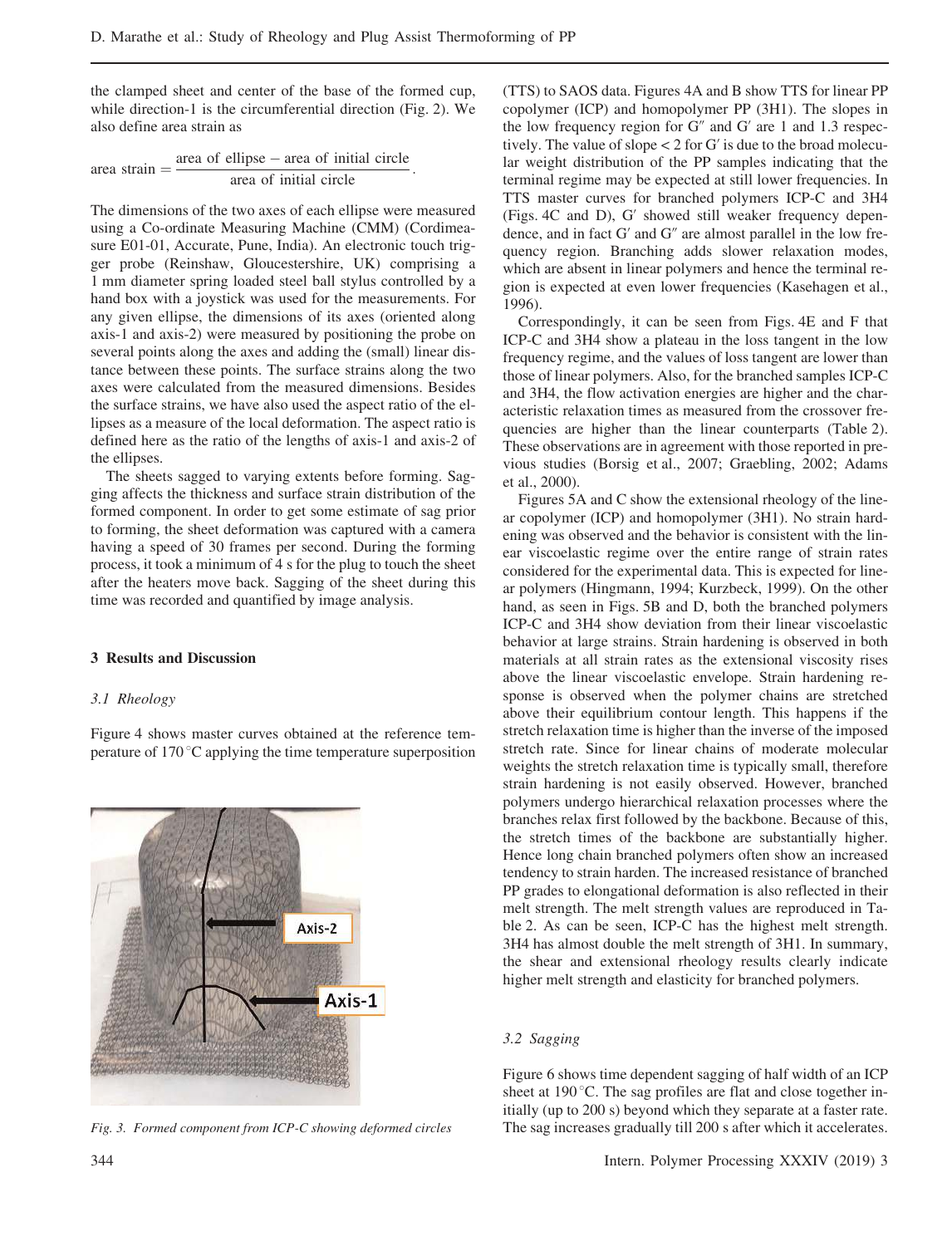

*Fig. 4. Time temperature superposition master curves at Tref* = 170°C for A) ICP, B) ICP-C, C) 3H1, D)3H4. The numbers in the legend refer to *temperature in*  $\circ \mathcal{C}$  at which oscillatory raw data was obtained. Loss tangent comparison for E) homopolymers and F) copolymers. The numbers *in the legend refer to temperature in*  $\sqrt{c}$  *at which oscillatory raw data was obtained* 

Intern. Polymer Processing XXXIV (2019) 3 345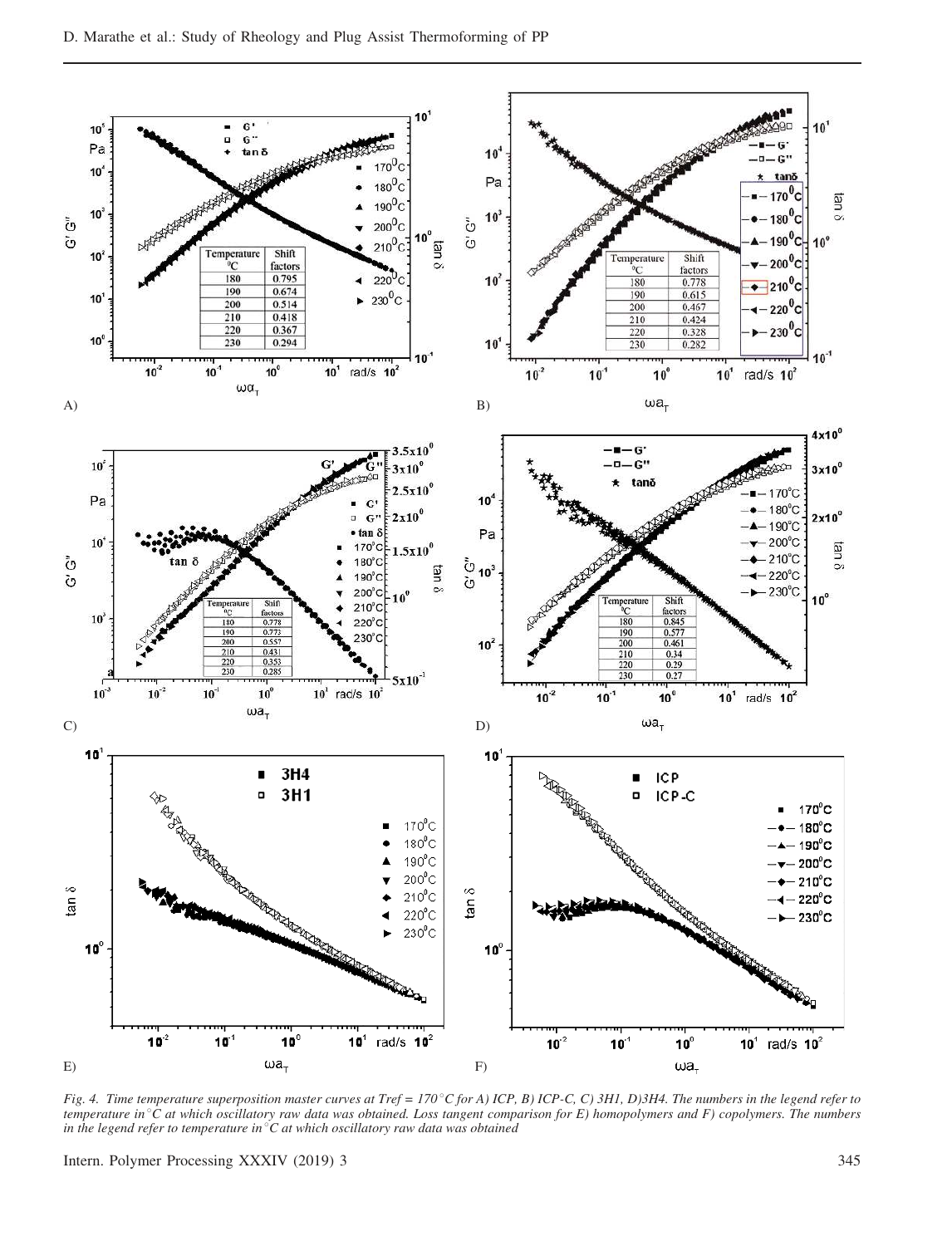These results are similar to those obtained by Lau et al. (2000). Branched ICP-C does not sag at all. Higher ZSV (or equivalently, higher low-frequency complex viscosity) and high melt strength (or equivalently, higher low-frequency elastic modulus) due to presence of branching leads to no sag for ICP-C. Figure 7 shows sagging of half width of the 3H1 sheet with time at 190 $^{\circ}$ C. The nature of the curves is similar to ICP with the curves flatter and close to each other up to 170 s beyond which they separate more rapidly. Figure 8 shows sag for 3H4 at  $190^{\circ}$ C. A negative sag or reversion is observed in this case

| Material        | Activation<br>energy<br>kJ/mol | Cross-over<br>frequency<br>at 170 $\mathrm{^{\circ}C}$ | Relaxation<br>time<br>S | Melt<br>strength<br>mN | Zero shear viscosity<br>at 190 $\degree$ C from<br>SAOS Pas | Zero shear viscosity<br>at $200^{\circ}$ C from<br>SAOS Pas |
|-----------------|--------------------------------|--------------------------------------------------------|-------------------------|------------------------|-------------------------------------------------------------|-------------------------------------------------------------|
| <b>ICP</b>      | 37                             | 5.88                                                   | 0.17                    | 128                    | 17,761                                                      | 13,923                                                      |
| ICP-C           | 39                             | 3.41                                                   | 0.29                    | 310                    | 74,400                                                      | 57,900                                                      |
| 3H1             | 39                             | 8.5                                                    | 0.12                    | 97                     | 8,878                                                       | 7,211                                                       |
| 3H <sub>4</sub> | 43                             | 4.7                                                    | 0.21                    | 200                    | 19,565                                                      | 16,284                                                      |

*Table 2. Rheological properties*



*Fig.* 5. Extensional flow data with KBKZ model fit at 170°C for A) ICP, B) ICP-C, C) 3H1, D)3H4. The numbers in the legend refer to various ex*tensional rates used during experiments*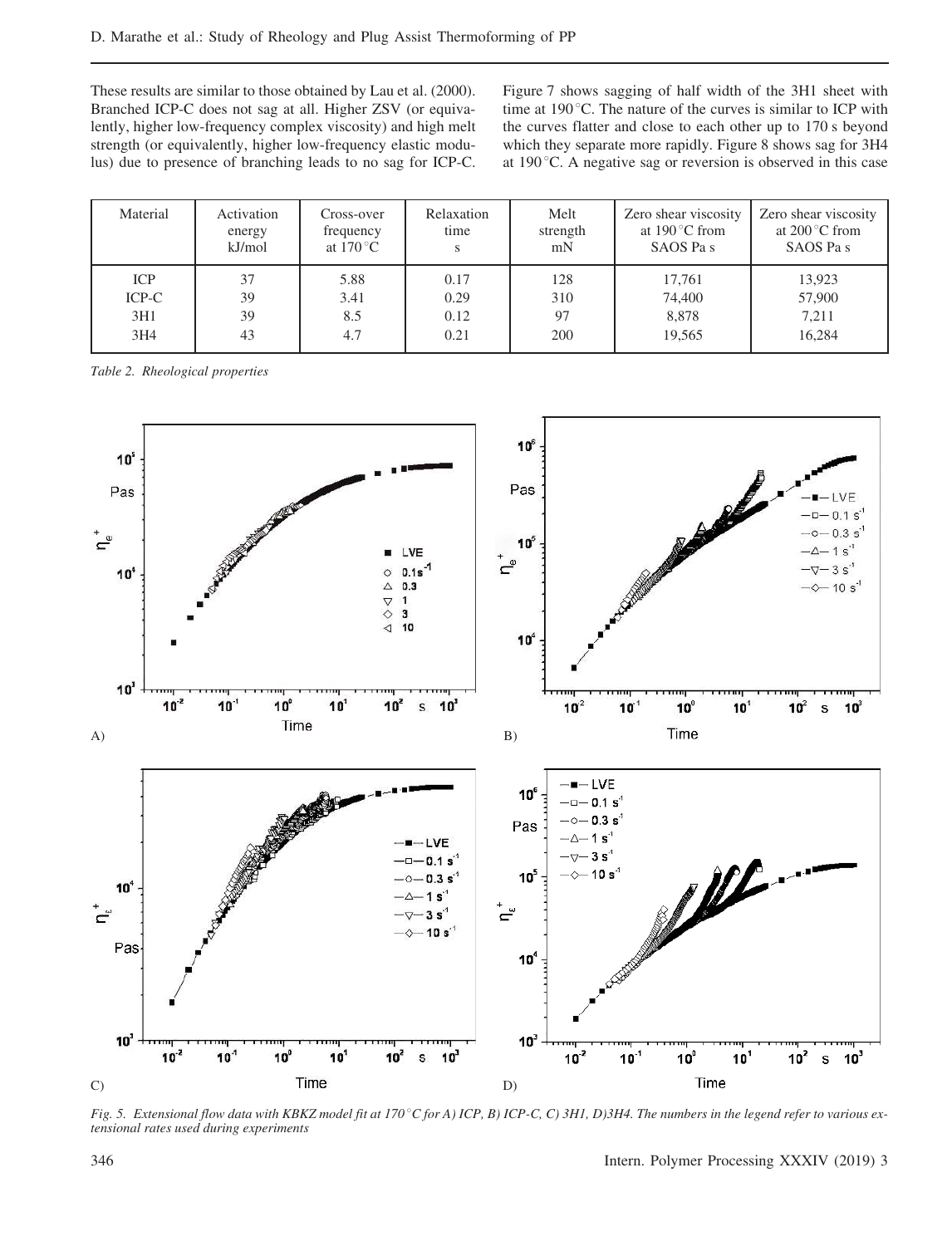in the initial time period of  $< 50$  s. The sheet instead of sagging downwards, bulges progressively upward. Giacomin et al. (2010) have reported such a negative bulge or reversion or sheet upswing for linear PP. This phenomenon can be attribu-



*Fig. 6. Sag depths for IPC at 190* °C



*Fig. 7. Sag depths for 3H1 at 190* $^{\circ}$ *C* 



*Fig. 8. Sag depths along arc length for 3H4 at 190°C* 

ted to residual stresses from sheet extrusion. As seen in Fig. 8, after initial reversion, the sheet progressively sags downwards. The sheet movement could not be captured by the camera during the transition between reversion and downward movement as the fixture obstructed the view.

## *3.3 Plug Assisted Forming*

We will now look at the results of thickness and surface strain distributions of thermoformed components made from the linear and branched PP samples. While both tool geometry and material characteristics affect the surface strain and thickness distributions, the sag prior to forming has a more subtle effect. The sheet begins to sag during the heating stage and continues to sag as the heaters move back. The total sag time is estimated to be the heating time plus another 4 s, which is the time it takes for the plug to touch the sheet. The extent of sagging of sheet during this time was experimentally determined as already explained earlier. Additionally, we have seen from the independent isothermal sag experiments that the branched PP sags to significantly lesser extent than the linear PP. The effects of these differences are described below.

Figures 9A, B show the sagged profile of the linear PP sheets – ICP and 3H1, at the instant when the plug touches the sheet in the two molds of different draw ratios. The distance between the two vertical lines in Figs. 9A, B represents the half widths of the plugs, which are respectively 20 mm for the 40 mm deep plug, and 30 mm for the 80 mm deep plug. The horizontal line in Figs. 9A, B shows the total travel for the two plugs, which is equal to the plug depth. As can be seen from Fig. 9A for the 60 mm deep cup, the plug base will not touch the ICP sheet for an initial 20 mm travel. For the remaining 20 mm travel of the plug, the sheet will come in contact with the plug base. In case of the 100 mm deep cup (Fig. 9B), though the plug base will not be in contact with the sheet for an initial travel of 30 mm, it will come in contact with the sheet for the major part of the remaining travel. Thus, it is seen that for the 60 mm deep cavity the deformations of the ICP and 3H1 sheets are caused by sag and plug forming. In contrast width the 100 mm deep cavity, the plug movement dominates the deformations of the ICP and 3H1 sheets.

Contrarily to the linear PP sheets, the branched PP sheets showed little sagging. While ICP-C did not sag at all, the sag of 3H4 was finite but small and was hindered from view by the clamping frame of the machine. Hence it was not possible to record and quantify the sags of these two polymers. Because of the low sag, the plug base is expected to be in complete contact with the sheets of branched PPs for the two draw depths, and thus the deformation of the sheet is mostly due to plug motion rather than by sag. In summary, the mechanism of plug assist forming for linear and branched PPs will be determined by sagging and plug movement depending on the draw ratio and the rheology of the material.

In the following discussions we will analyze the surface strain distributions and thickness distributions for "plug-only" and PAF experiments for the two pairs of linear and branched PP materials and for the two containers of different draw ratios. Comparison between "plug-only" and PAF data helps in understanding the role of pre-stretching caused by plug motion.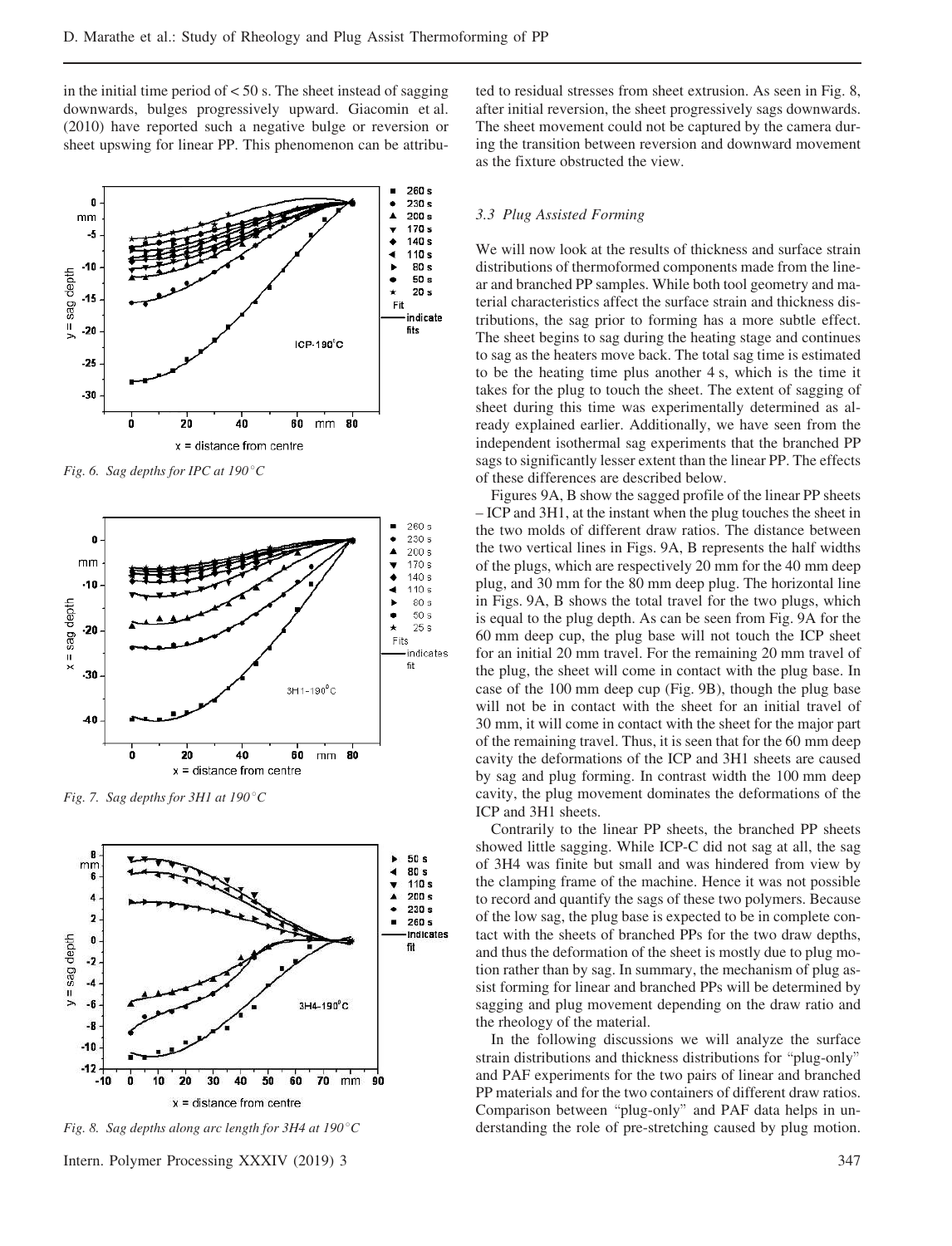

*Fig. 9. Sag at the instant the plug touches the sheet for ICP and ICP-C for A) 60 mm depth cups and B) 100 mm depth cups*

As an example, we compare first the 100 mm deep cups made from ICP-C and ICP materials by plug-only and PAF experiments. Figures 10A, B show representative pictures of cups made from ICP-C by plug-only forming and PAF. Since the ICP-C sheet does not sag, the plug base comes in full contact with the sheet as it starts moving down. Due to minimal slip between the sheet and the plug base, the sheet sticks to the base without any appreciable deformation during further plug travel. This is clearly seen in Fig. 10A where the circles at the base show very little deformation. The sheet forming the upper sidewall region of the component (about 0 to 20 mm arc length, zero being the point of clamping and 80 mm being the corner of the base) never comes in contact with the plug and undergoes unidirectional free stretching as can be seen in Fig. 10A from the stretching of circles into ellipses along the stretch direction. As the plug moves down further, the sheet turns along the plug corner and wraps around the plug over an arc length of 20 to 80 mm along the lower sidewall region. During this process of wrapping, the sheet necks and experiences further unidirectional increase in surface area. This is seen in Fig. 10A along the lower sidewall region where the circles have been deformed into significantly large ellipses. Upon application of vacuum after the plug motion is complete, the component experiences additional biaxial strain in the base and lower sidewall regions. As can be seen from Fig. 10B, the ellipses along the sidewalls and the circles along the base increase in size biaxially.

Figure 11A shows a comparison of thickness distribution between the ICP and ICP-C for "plug-only" experiments, and Fig. 11B shows the same for the PAF experiments. As mentioned earlier, the ICP-C sheet touches the plug base at the instant the plug begins its downward movement. Due to minimal slip between the sheet and plug base, the thickness at the base remains close to the initial thickness, i. e. 3 mm. In the case of ICP, the plug touches the sheet only after initial 30 mm travel (Fig. 9B). During this time the sheet has already thinned down slightly due to the initial sag. The reduced thickness is retained in the base region during the "plug-only" experiment because of minimal slip between the sheet and the plug base. With further plug descent, the sheet thins down as it begins to wrap



*Fig. 10. Representative components, A) plugonly for ICP-C, B) fully formed component for ICP-C*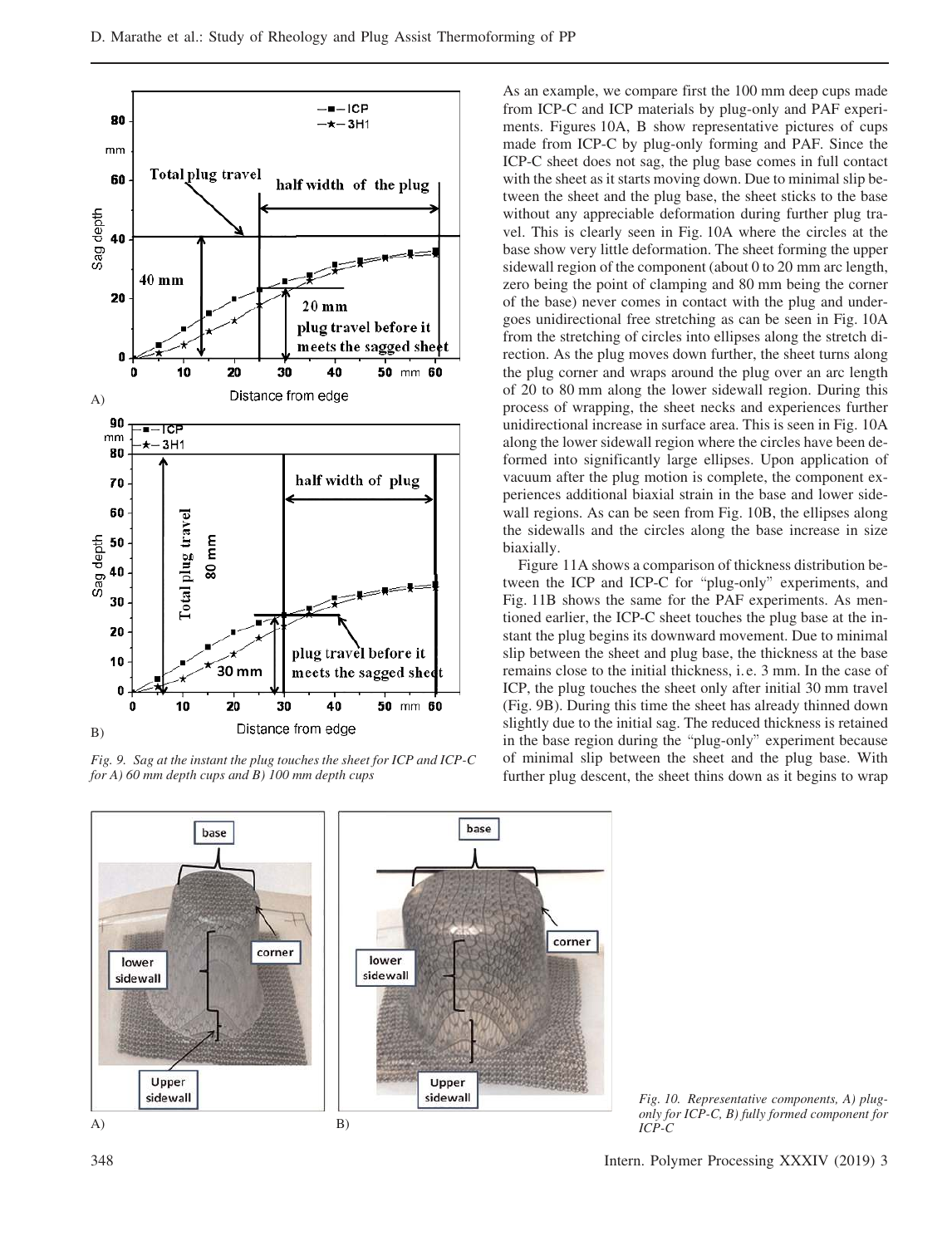around the plug in the lower sidewall region. It is seen that the thickness is lowest at the point where the sheet leaves the plug in the region between 20 and 30 mm arc length. The mechanism of deformation for both the linear ICP and branched ICP-C is similar; the difference is in the magnitude of the thickness. The difference in thickness between ICP and ICP-C is only marginal in the free stretching region while it is considerable in the lower sidewall and base regions. Figure 11B shows a comparison of thickness distribution for fully formed (PAF) components. The qualitative features of the differences between the ICP and ICP-C PAF components remain unchanged; the thickness reduces further because of the additional deformation caused by vacuum forming.

Area strain, as defined earlier, is a measure of the increase in the surface area and hence of biaxial stretching of the sheet



*Fig. 11. Thickness distribution for 100 mm depth cups made from ICP and ICP-C using A) plug-only, B) PAF experiments. Error bars were obtained from statistical analysis of four cups. The different regions of the cups such as base, corner, lower side wall and upper side wall are delineated with vertical dashed lines*

polymer melt the trace of the strain tensor should be zero, therefore higher area strain will correspond to greater thickness reduction. The spatial distributions of area strain and thickness of PAF components made from ICP and ICP-C are seen in Fig. 12. For both polymers, the area strain is seen increasing along the upper sidewall where the sheet undergoes free stretching up to 20 mm arc length while the thickness goes on decreasing. The area strain peaks in the lower sidewall region from arc length of 20 mm to 30 mm, which coincides with the region where the sheet leaves the plug. The area strain gradually decreases further along the lower sidewall and is lowest at the base. The thickness follows the opposite behavior. It decreases along the upper sidewall, reaches a minimum in the lower side wall where the strain is the highest, and then increases along the base. Between ICP and ICP-C, the area strain is lower for the ICP-C and its corresponding thickness is higher. This is a result of the initial deformation of ICP caused by sagging and also the resistance to stretching offered by the branched ICP-C due to its extensional strain hardening nature. Surface strains along axis-2 and axis-1 are seen in Figs. 13A,

during forming. Since for an incompressible material like a

B for the 100 mm deep PAF cups of ICP and ICP-C. The geometry dictates that the surface strain along axis-2 must be greater than that along axis-1. Surface strains along both axes show similar trend as the area strain. The surface strain along axis-2 increases along the sidewall region and peaks between 50 mm to 60 mm arc length for both ICP and ICP-C. Surface strain along axis-1 also shows a similar trend for both polymers. While the surface strains along axis-2 for both ICP C and ICP are very close to each other at the base, surface strain along axis-1 is greater at the base for ICP, which is in agreement with the lower thickness at the base for ICP. Also, surface strains along the sidewall are consistently lower for ICP-C than for ICP. Though the trend in variation of surface strains is sim-



*Fig. 12. Comparison of area strains and thickness distribution for 100 mm depth PAF cups made from ICP and ICP-C*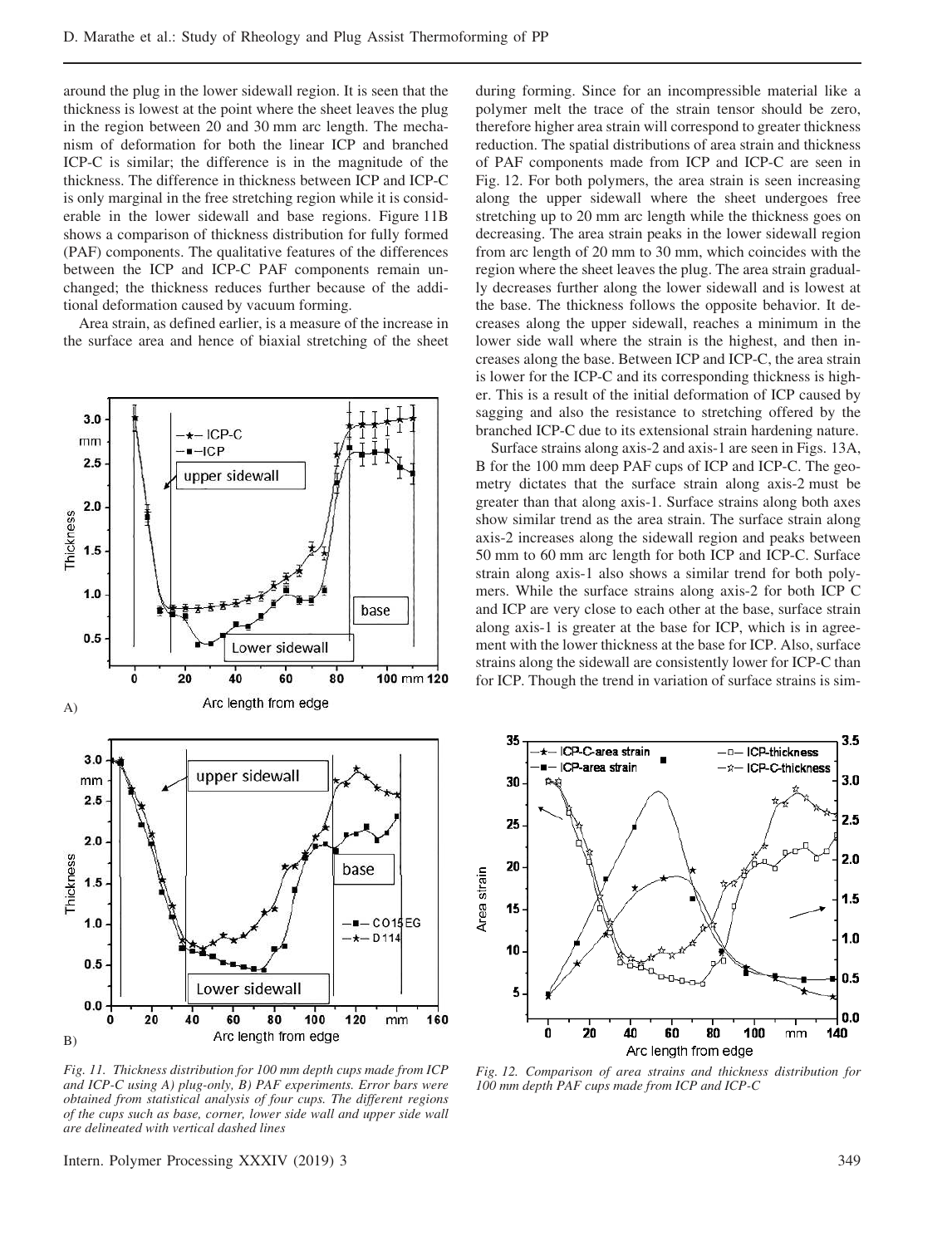ilar for both polymers, the already thin and partially biaxially stretched sheet of ICP due to sag thins down further during the plugging and vacuum stages leading to higher surface strain and lower thickness along both axes.

We now look at results for linear and branched homopolymers 3H1 and 3H4 for the same 100 mm deep component. Figures 14A, B show the thickness distribution for "plugonly" and PAF experiments for these two polymers while Figs. 15A, B show the surface strain distributions along axes 1 and 2. These results are similar to those discussed earlier for ICP and ICP-C linear and branched copolymers. As can be seen from Fig. 14A, in "plug-only" experiments the difference in thickness between 3H1 and 3H4 is only marginal in the free stretching region (upper sidewall) while the differences in the lower sidewall and base region are considerable. Higher initial sag for 3H1 compared to 3H4 leads to lower thickness of the former. Figure 14B shows a comparison of thickness distribution for fully formed components. The difference in thickness distribution between "plug-only" and PAF is due to further thinning of the sheet on application of vacuum. Surface strain along axis-2 is higher than that along axis-1 as dictated by the geometry (Figs. 15A, B). Similar to ICP-C and ICP, while the surface strains along axis-2 for both 3H1 and 3H4 are very close to each other at the base, surface strain along axis-1 is greater at the base for 3H1 which is in agreement with the lower thickness at base for 3H1. The trends in variation of surface strains are similar for both polymers although 3H4 shows consistently lower surface strain.





*Fig. 13. Surface strains for 100 mm depth PAF cups made from ICP and ICP-C along A) axis-2 and B) axis-1*

*Fig. 14. Thickness distribution for 100 mm depth cups made from 3H1 and 3H4 using A) plug-only, B) PAF experiments. Error bars were obtained from statistical analysis of four cups. The different regions of the cups such as base, corner, lower side wall and upper side wall are delineated with vertical dashed lines*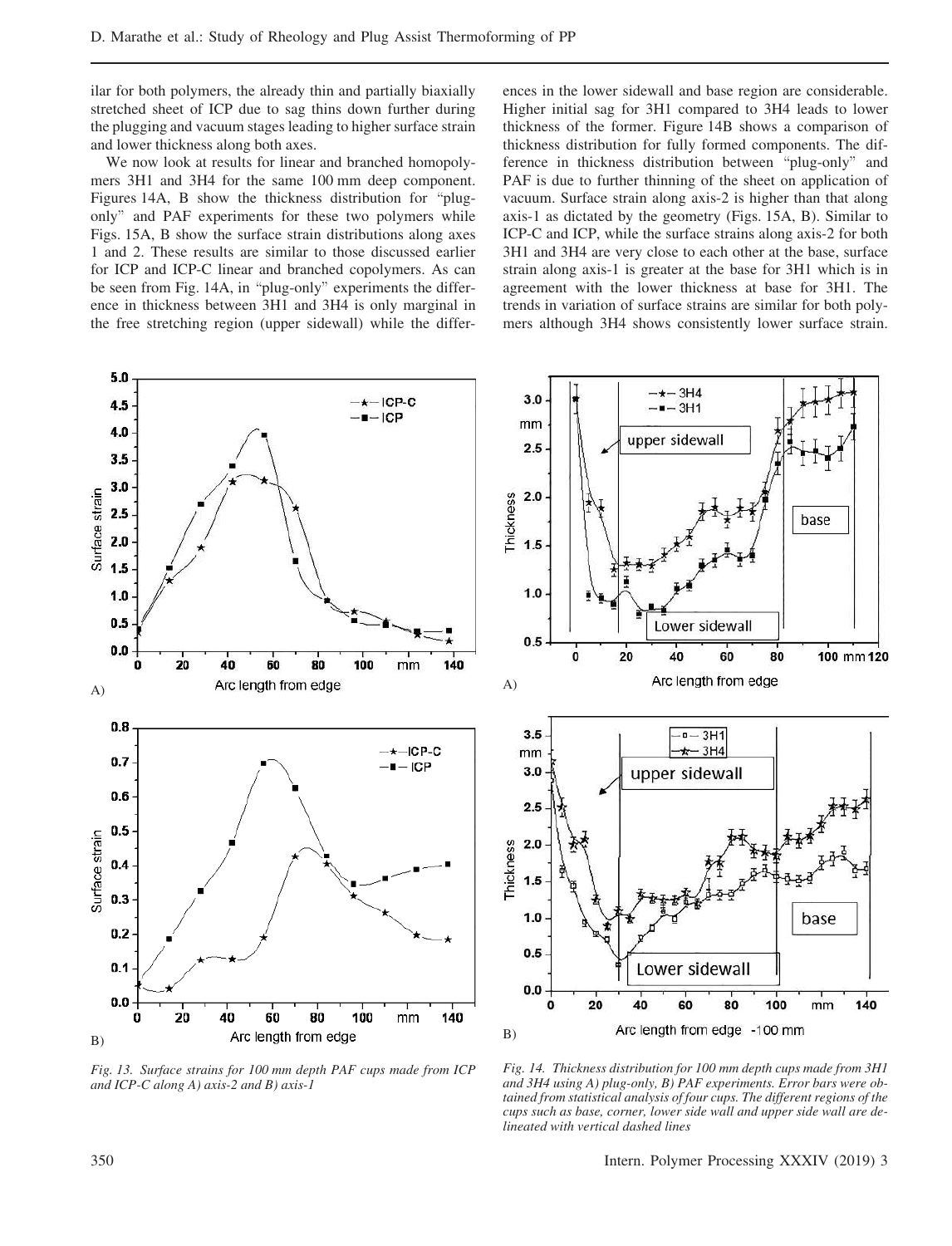The already thin and partially biaxially stretched 3H1 sheet due to initial sag thins down further during the plugging and vacuum stage leading to higher surface strain and lower thickness along both axes.

Figures 16A, B show a comparison of aspect ratios of the deformed grid for the 100 mm deep PAF components of the linear and branched copolymers and homopolymers. A ratio of unity indicates equibiaxial stretch, a ratio  $> 1.0$  indicates a tendency to stretch uniaxially along axis-2 and a ratio  $< 1.0$  indicates a tendency to stretch uniaxially along axis-1. Figure 12A shows that for both ICP and ICP-C, the aspect ratio is greater than 1 along the sidewall indicating greater uniaxial stretching along axis-2. The ratio decreases to one at the base indicating equibiaxial stretching. Uniaxial stretching along axis-2 is higher for the branched ICP-C as compared to linear ICP. This is due to the fact that the relaxation time for the branched polymer is lar-

ger and so strain relaxation does not happen rapidly. For the homopolymers, the trend is similar to the copolymers except that the extent of uniaxial stretching along axis-2 is lower.

We now briefly discuss the results of thickness and surface strain distributions for the 60 mm deep cups made from linear and branched PP. Figures 17A, B show results for thickness distribution for "plug-only" and PAF experiments for the 60 mm deep cups made from ICP and ICP-C. For these cups of lower draw ratio, the plug travel is 50% of the cup depth as compared to 37% for the 100 mm deep cups. Thus, the sag effect is predominant during forming of the 60 mm deep cup. As a result, the thickness distribution of cups made from ICP-C, which does not sag, is more uniform compared to cups made from ICP, which sags to a relatively greater extent.

Figures 17C, D show surface strain along axes 1 and 2. As seen, the surface strain for the linear ICP is greater than that of



*Fig. 15. Surface strains for 100 mm depth PAF cups made from 3H1 and 3H4 along A) axis-2 and B) axis-1*

*Fig. 16. Aspect ratios for 100 mm depth cups for A) ICP and ICP-C and B) 3H1 and 3H4*

Intern. Polymer Processing XXXIV (2019) 3 351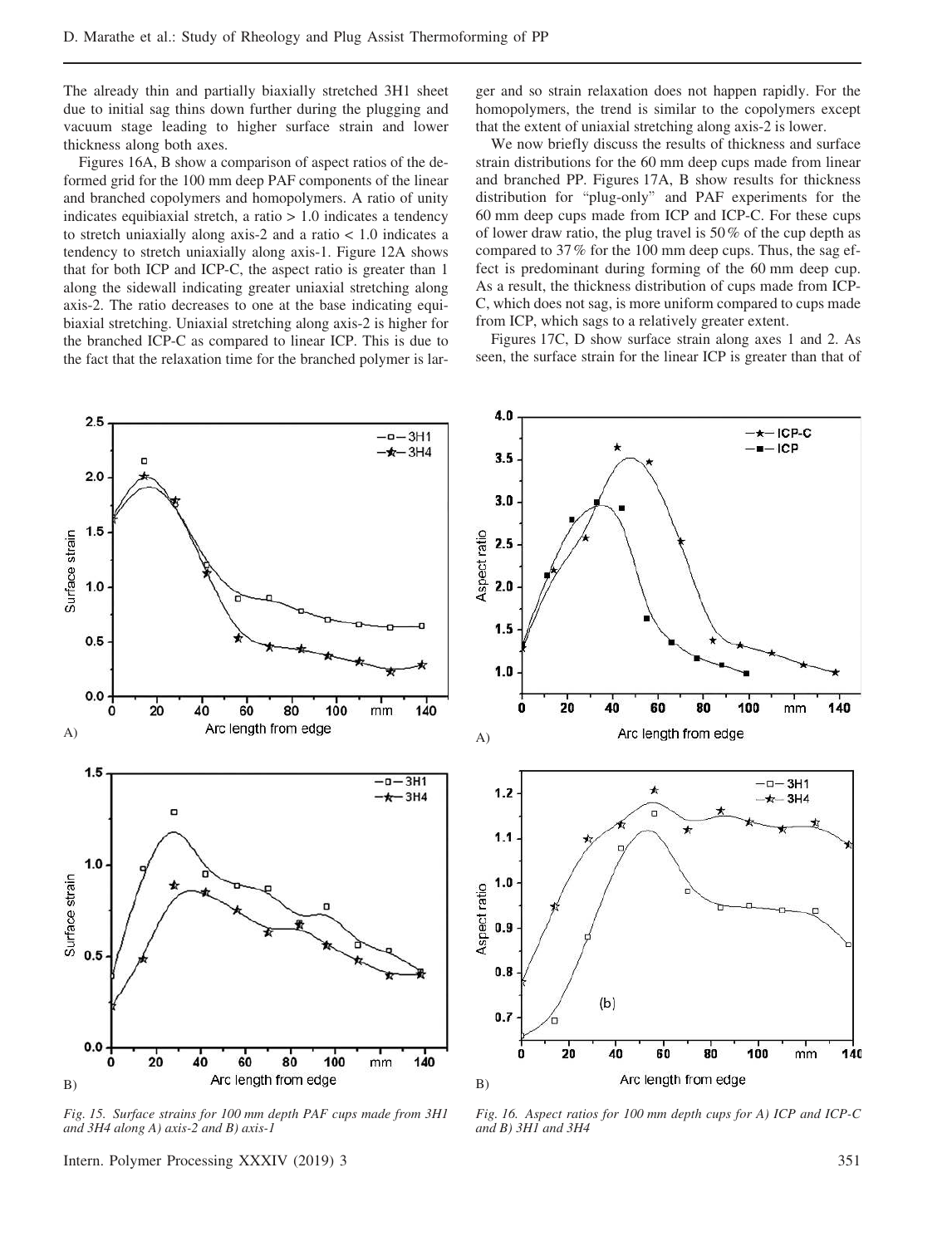the branched ICP-C along both axes due to higher initial sag of the ICP. For the fully formed cup, the strain along axis-1 is only marginally greater than that along axis-2. This is because of the fact that the sheet has to stretch almost the same amount circumferentially (along the axis-1) and axially (along the axis-2) because of the lower draw ratio of the cavity. This leads to near equibiaxial drawing and an aspect ratio close to 1. Though surface strains along axis-2 of the base of ICP and ICP-C are nearly the same, greater surface strain along axis-1 for linear ICP in the base region explains its lower base thickness. The trends for the homopolymers 3H1 and 3H4 are similar to the copolymers, and are therefore not discussed here in more detail.

Thus, it is seen that the strain is dictated by plug motion while the material properties contribute to sag. Extensional results show strain hardening for the branched polymers ICP-C and 3H4 whereas the linear counterparts ICP-C and 3H1 do not show any strain hardening. Since strain hardening dictates the extent of sag, ICP-C and 3H4 sag to much smaller extents than ICP and 3H1. Since the two branched polymers showed negligible sag, the plug was in complete contact with the sheet from the beginning of its stroke downwards. Thus, the strain imposed by the plug is greater for the branched polymers than for the linear polymers. Table 3 summaries the results of all the experiments.

# 4 Conclusions

Plug assist thermoforming (PAF) and "plug-only" forming experiments were carried out for linear and long chain branched PP homopolymers and impact copolymers at temperatures be-



*Fig. 17. Thickness distribution for 60 mm depth cups made from ICP and ICP-C using A) plug-only, B) PAF experiments. Error bars were obtained from statistical analysis of four cups. The different regions of the cups such as base, corner, lower side wall and upper side wall are delineated with vertical dashed lines. Surface strains for 60 mm depth PAF cups made from ICP and ICP-C along C) axis-2 and D) axis-1*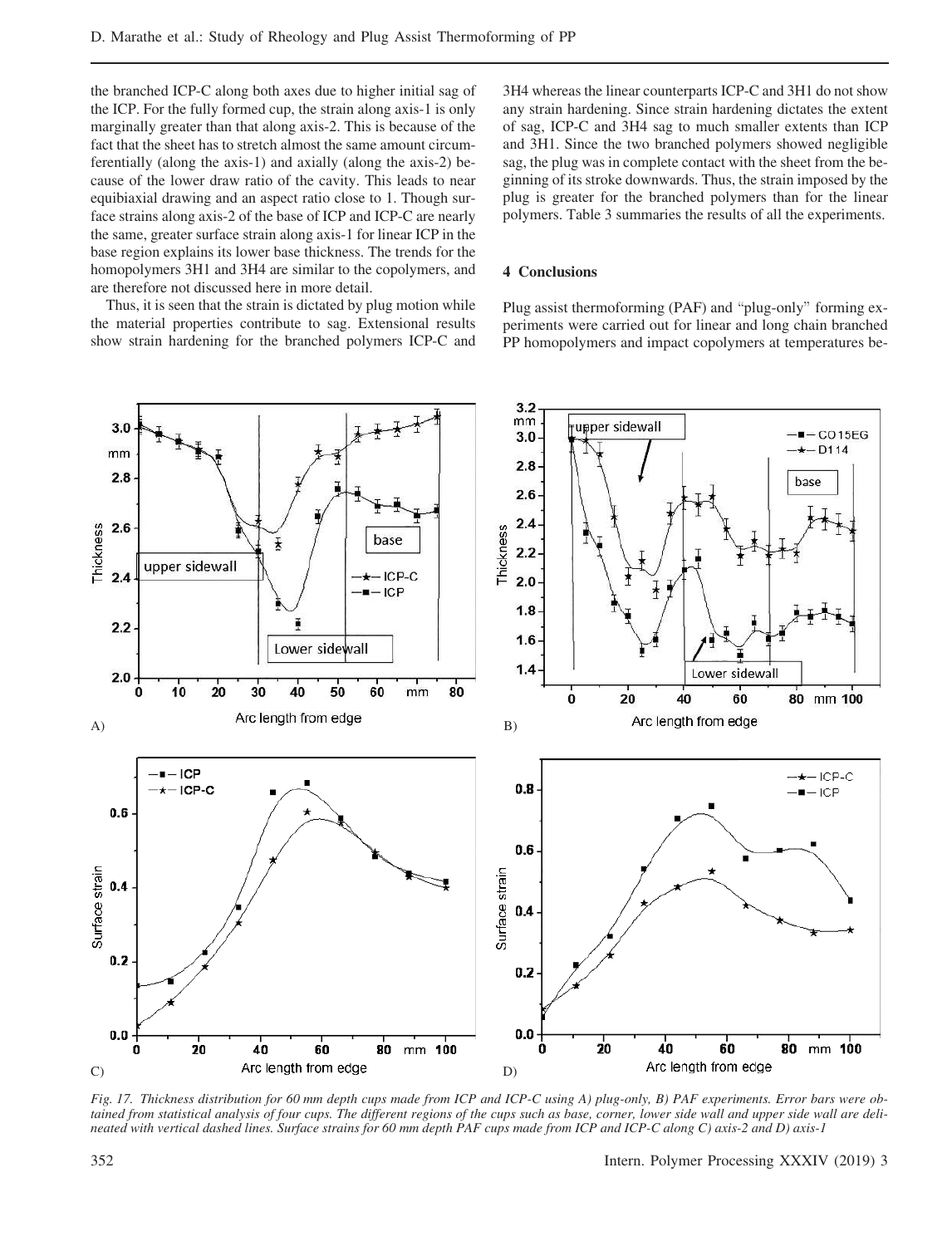yond the peak melting temperatures of the polymers. Axisymmetric cup-shaped cavities of two depths – 100 mm and 60 mm, and their corresponding plugs were used for forming. A detailed understanding of the deformation mechanism of the sheets during forming was attempted by measuring surface strain distributions and thickness distributions. An attempt was

also made to qualitatively relate the observed surface strain and thickness distributions with the rheological properties of the linear and branched polymers.

Experimental results showed conclusively that the type and the extent of deformation are influenced by the draw depth and the rheological properties of the polymer; the latter con-

|                             | 100 mm Depth cup                                                                                                                                                                                                                                                                                                                                                                                                                                                                                                                                                                                                                                                                                                                                                                                            | 60 mm Depth cup                                                                                                                                                                                                                                                                                                                                                                                                                                                                      |  |  |
|-----------------------------|-------------------------------------------------------------------------------------------------------------------------------------------------------------------------------------------------------------------------------------------------------------------------------------------------------------------------------------------------------------------------------------------------------------------------------------------------------------------------------------------------------------------------------------------------------------------------------------------------------------------------------------------------------------------------------------------------------------------------------------------------------------------------------------------------------------|--------------------------------------------------------------------------------------------------------------------------------------------------------------------------------------------------------------------------------------------------------------------------------------------------------------------------------------------------------------------------------------------------------------------------------------------------------------------------------------|--|--|
|                             | <b>Base</b><br>Lower<br><b>Upper sidewall</b>                                                                                                                                                                                                                                                                                                                                                                                                                                                                                                                                                                                                                                                                                                                                                               | <b>Base</b><br>Lower<br><b>Upper sidewall</b>                                                                                                                                                                                                                                                                                                                                                                                                                                        |  |  |
| Figures                     | • Figures 11A, B and Figs. 14A, B show thickness dis-<br>tribution for branched and linear copolymers and<br>homopolymers, respectively<br>• Figures 13A, B and Figs. 15A, B show surface strain<br>distribution for branched and linear copolymers and<br>homopolymers, respectively<br>• Figures 16A, B show aspect ratio for branched and lin-<br>ear copolymers and homopolymers, respectively.                                                                                                                                                                                                                                                                                                                                                                                                         | • Figures 17A, B show thickness distribution for<br>branched and linear copolymers and homopolymers,<br>respectively<br>· Figures 17C, D show surface strain distribution for<br>branched and linear copolymers and homopolymers re-<br>spectively.                                                                                                                                                                                                                                  |  |  |
| Upper<br>sidewall<br>region | $\bullet$ Free unconstrained stretching between 0 to 30 mm arc<br>length for both linear and branched polymers during<br>the plugging stage.<br>• Differences between linear and branched PP in terms of<br>surface strain and thickness of fully formed cups are<br>marginal (Figs. 11A, B).<br>• Aspect ratio between 2 and 2.5 for both branched and<br>linear PP indicating uniaxial stretching along axis-2.<br>• Only marginal difference in thickness distribution and<br>surface strain for cups made from linear and branched<br>polymers.                                                                                                                                                                                                                                                         | $\bullet$ Free unconstrained stretching between 0 to 35 mm arc<br>length for both linear and branched polymers during<br>the plugging stage.<br>• Significant differences between linear and branched<br>PP in terms of surface strains and thickness of fully<br>formed cups; thickness for branched PP is higher by<br>around 20% due to initial sag for linear materials.<br>• Aspect ratio is around 1 for both linear and branched<br>polymers indicating equiaxial stretching. |  |  |
| Lower<br>sidewall<br>region | • Sheet thinning due to wrapping around plug during<br>plugging stage; thinnest in the region where sheet<br>leaves plug (between 20 mm to 30 mm arc length in<br>"plug-only" experiments).<br>· Differences between linear and branched polymers<br>with regards to surface strain and thickness; these are<br>greater compared to upper sidewall since forming in<br>lower sidewall is influenced by plug action, while that<br>in the upper sidewall is free unconstrained forming.<br>• Aspect ratio between 3 to 3.5 for branched and 2.5 to 3<br>for linear polymers indicating uniaxial stretching to<br>greater extent than upper sidewall for fully formed cups.<br>• Only marginal difference in thickness distribution and<br>surface strain for cups made from linear and branched<br>polymers. | • Sheet thinning due to wrapping around plug; thinnest<br>in the region where sheet leaves plug (between 25 mm<br>to 30 mm) during the plugging stage.<br>• Significant differences in surface strain and thickness<br>for linear and branched polymers (thickness for<br>branched greater by about $20\%$ ).<br>• Aspect ratio is around 1 for both linear and branched<br>polymers indicating equiaxial stretching.                                                                |  |  |

*Table 3. continued on next page*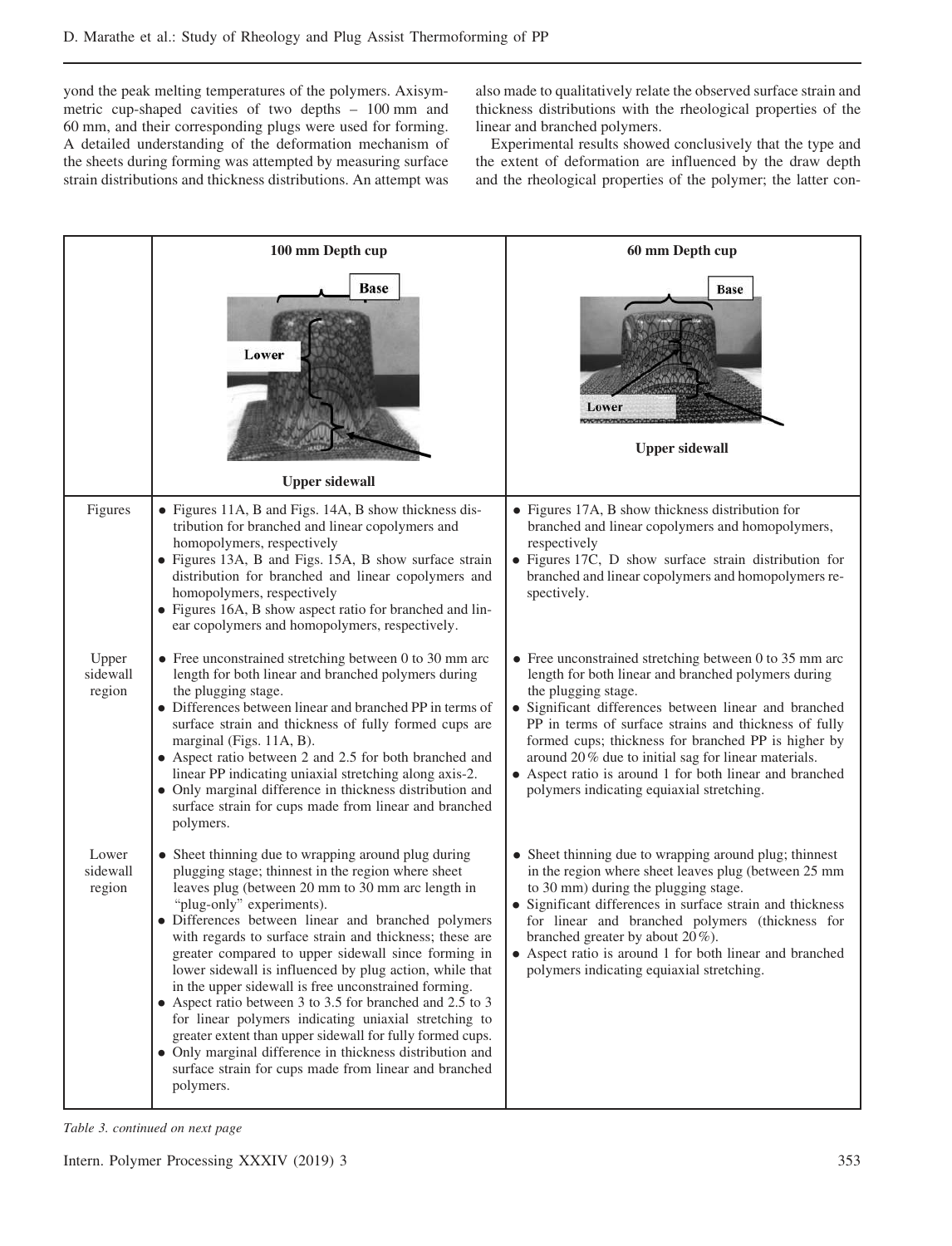| Base<br>region         | • For branched polymers, sheet touches plug base im-<br>mediately as the plug starts moving. Sheet touches plug<br>base after 27 mm travel for the linear polymer. Due to<br>this, base thickness for cups made from a branched<br>polymer is higher.<br>• Aspect ratio close to one for both the polymers indicat-<br>ing equibiaxial stretching for fully formed cups.<br>• Minimal slip, so base thicker than sidewall for both lin-<br>ear and branched.<br>• Base thickness for the branched polymer is higher by<br>about 20% than that for linear polymer for fully formed<br>cups.<br>• Only marginal difference in thickness distribution and<br>surface strain for cups made from linear and branched<br>polymers. | • Sheet touches plug base instantaneously for branched<br>polymer. Sheet touches plug base after 20 mm travel<br>for linear polymer. Due to this, the base thickness for<br>cups made from branched polymer is higher.<br>• Aspect ratio is around 1 for both linear and branched<br>polymers indicating equiaxial stretching.<br>• Minimal slip, so base thicker than sidewall for both lin-<br>ear and branched polymers.<br>• Average base thickness for branched polymer is higher<br>by about 25% than that for linear polymer. |
|------------------------|------------------------------------------------------------------------------------------------------------------------------------------------------------------------------------------------------------------------------------------------------------------------------------------------------------------------------------------------------------------------------------------------------------------------------------------------------------------------------------------------------------------------------------------------------------------------------------------------------------------------------------------------------------------------------------------------------------------------------|--------------------------------------------------------------------------------------------------------------------------------------------------------------------------------------------------------------------------------------------------------------------------------------------------------------------------------------------------------------------------------------------------------------------------------------------------------------------------------------------------------------------------------------|
| Salient<br>conclusions | The nature of deformation during forming and the extent of<br>deformation are influenced to a greater extent by draw ra-<br>tio than material properties.                                                                                                                                                                                                                                                                                                                                                                                                                                                                                                                                                                    | The nature of deformation during forming is influenced by<br>draw ratio whereas the extent of deformation is influenced<br>predominantly by material properties.                                                                                                                                                                                                                                                                                                                                                                     |

*Table 3. Summary of comparative results for thermoformed cups of 100 mm and 60 mm depth made from linear and branched PP samples*

trols the resistance to deformation as well as the initial sag before forming begins. Thus, while the type of deformation of the base regions of all cups remained equibiaxial, the type of deformation in the sidewall regions of the cup changed from predominantly uniaxial to more equibiaxial as the draw depth decreased from 100 mm to 60 mm. Components formed using branched polymers possessed greater average thickness and lower surface strains as compared to those formed using linear polymers for the same mold and plug geometry.

It was found that sag behavior of linear and branched PP sheets has a subtle effect on the surface strain distribution and thickness distribution. Independent isothermal sag experiments showed that branched PP showed relatively negligible sag prior to forming as compared to linear PP. This was due to the higher zero shear viscosity, higher melt elasticity and melt strength of the branched polymers. The lower sag of branched PP sheets prior to forming ensured that the deformation occurred primarily by the plug forming step followed to a smaller extent by the vacuum forming step. In contrast, higher sag of linear PP sheets prior to forming meant that the sheets were already biaxially stretched to some extent before they were deformed by plug forming and subsequent vacuum forming. Thus, the influence of the plug forming step was relatively lower for the linear PP compared to the branched PP. As a result, the area strain and circumferential surface strain were higher for the linear PP cups compared to the branched PP cups. Correspondingly, the thickness of the linear PP cups was lower.

# References

- Arnold, M., Bornemann, S., Schimmel, T. and Heinze, T., "Modified Polypropylenes by Copolymerization with Nonconjugated Dienes and Additional Chemical Reactions", Macromol. Symp., 181, 5– 16 (2002)
- Barroso, V. C., Ribeiro, S. P. and Maia, J. M., \Unusual Extensional Behavior of A Polystyrene/HIPS Blend", Rheol. Acta, 42, 483 – 490 (2003), DOI:10.1007/s00397-003-0303-1
- Bettini, S. H. P., Agnelli, J. A. M., "Grafting of Maleic Anhydride onto Polypropylene by Reactive Extrusion", J. Appl. Polym. Sci., 85, 2706 – 2717 (2002), DOI:10.1002/app.10705
- Borsig, E., Fiedlerova, A., Rychla, L., Lazar, M., Ratzsch, M. and Haudel, G., "Crosslinking of Polypropylene-Polyethylene Blends by Peroxide and the Effect of Pentaerythritol Tetrallyl Ether", J. Appl. Polym. Sci., 37, 467 – 478 (1989), DOI:10.1002/app.1989.070370213
- Chikhalikar, K., Banik, S., Azad, L., Jadhav, K., Mahajan, S., Ahmad, Z., Kulkarni, S., Gupta, S., Doshi, Pol, P. and Lele, A., "Extrusion Film Casting of Long Chain Branched Polypropylene", Polym. Eng. Sci., 55, 1977 – 1987b (2015), DOI:10.1002/pen.24039
- Chodak, I., Lazar, M., "Effect of the Type of Radical Initiator on Crosslinking of Polypropylene", Angew. Makromol. Chem., 106, 153 – 160 (1982), DOI:10.1002/apmc.1982.051060111
- Coiai, S., Passaglia, E., Aglietto, M. and Ciardelli, F., "Control of Degradation Reactions during Radical Functionalization of Polypropylene in the Melt", Macromolecules, 37, 8414 – 8423 (2004), DOI:10.1021/ma0400315
- Denicola, A. J., U.S. Patent 5047485A (1990)
- Graebling, D., "Synthesis of Branched Polypropylene by a Reactive Extrusion Process", Macromolecules, 35, 4602 – 4610 (2002), DOI:10.1021/ma0109469
- Gezaz, S.-M., Ghasemi, I., Karrabi, M. and Azizi, H., "Investigation on the Thermoformability of Polyolefin Blends by Hot Tensile and Rheological Tests," Polym. Test., 25, 504 – 511 (2006), DOI:10.1016/j.polymertesting.2006.02.002
- Gotsis, A. D., Zeevenhoven, B. L. F. and Hogt, A. H., "The Effect of Long Chain Branching on the Processability of Polypropylene in Thermoforming", Polym. Eng. Sci., 44, 973 – 982 (2004), DOI:10.1002/pen.20089
- Guo, P., Xu, Y., Lu, M. and Zhang, S., "High Melt Strength Polypropylene with Wide Molecular Weight Distribution Used as Basic Resin for Expanded Polypropylene Beads", Ind. Eng. Chem. Res., 54, 217 – 225 (2014), DOI:10.1021/ie503503k
- Kasehagen, L. J., Macosko, C. W., Trowbridge, D. and Magnus, F., "Rheology of Long Chain Randomly Branched Polybutadiene", J. Rheol., 40, 689 – 709 (1996), DOI:10.1122/1.550732
- Kim, B. K., Kim, K. J., "Cross-Linking of Polypropylene by Peroxide and Multifunctional Monomer during Reactive Extrusion", Adv. Polym. Technol., 12, 263 – 269 (1993), DOI:10.1002/adv.1993.060120304